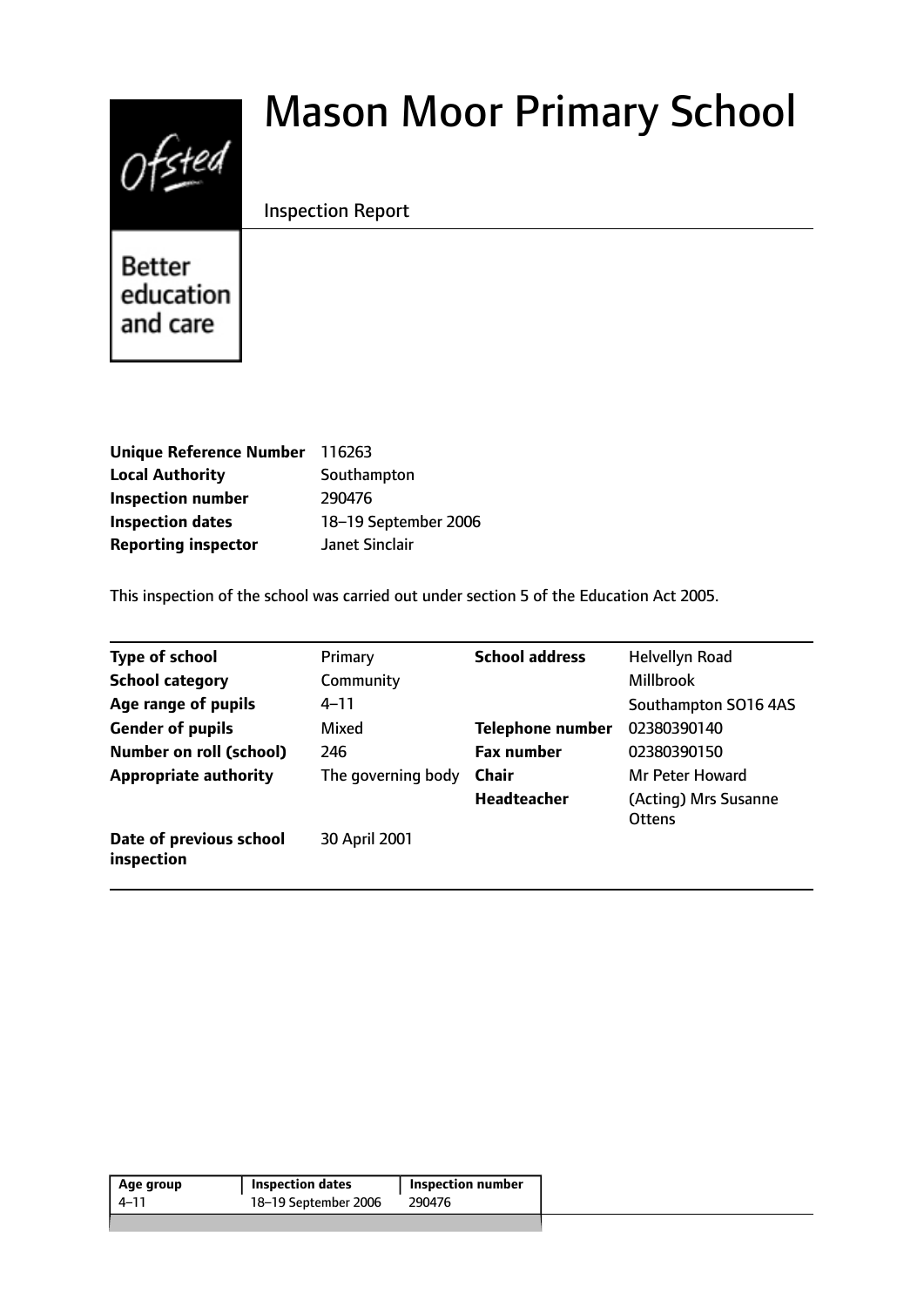© Crown copyright 2006

Website: www.ofsted.gov.uk

This document may be reproduced in whole or in part for non-commercial educational purposes, provided that the information quoted is reproduced without adaptation and the source and date of publication are stated.

Further copies of this report are obtainable from the school. Under the Education Act 2005, the school must provide a copy of this report free of charge to certain categories of people. A charge not exceeding the full cost of reproduction may be made for any other copies supplied.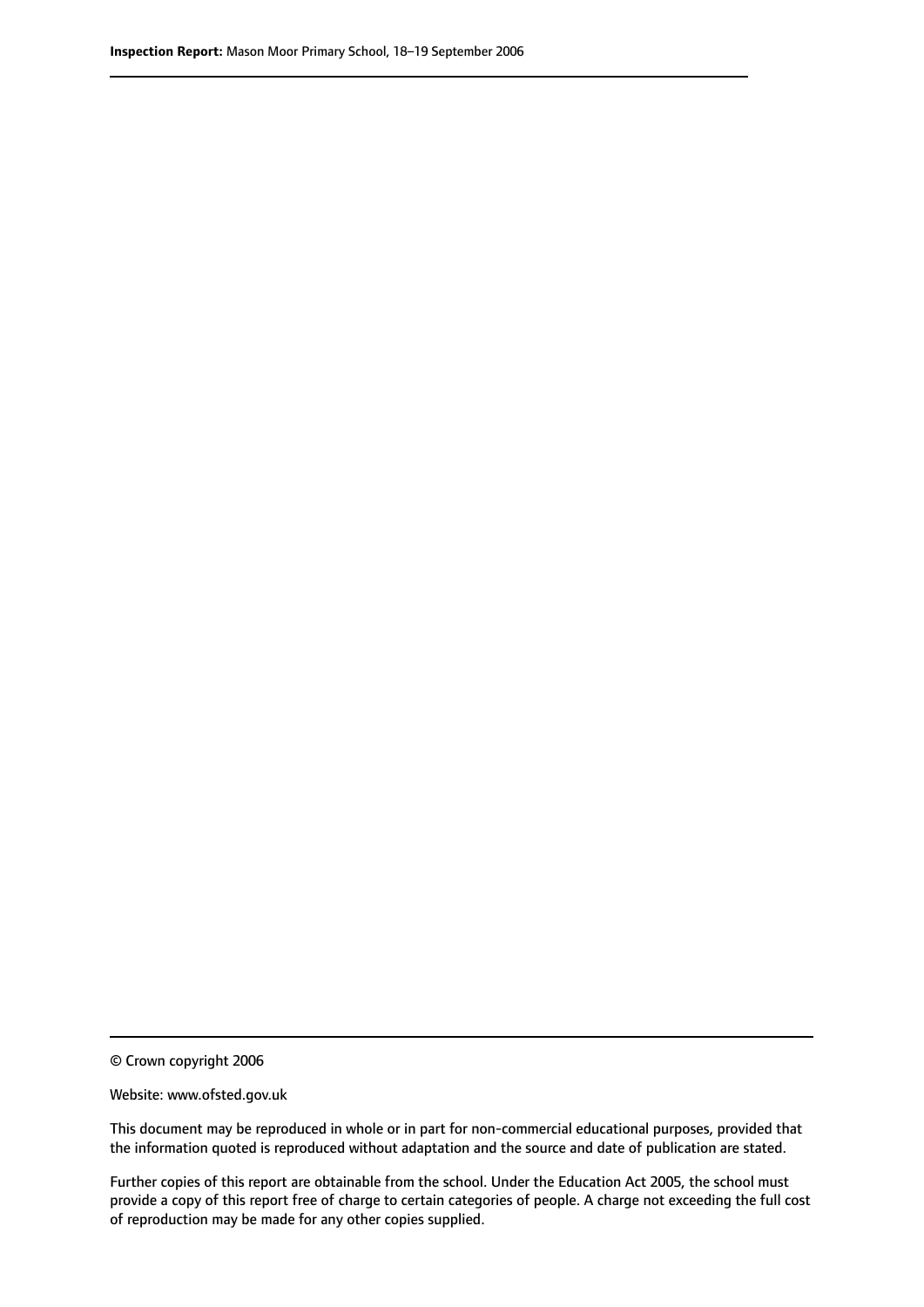# **Introduction**

The inspection was carried out by three Additional Inspectors.

# **Description of the school**

This is an average sized primary school whose pupils are mainly from disadvantaged backgrounds. Attainment on entry is low. The number of pupils entitled to free school meals is much higher than average as are the number of pupils with learning difficulties. There is an attached unit for pupils with moderate learning difficulties. Pupil mobility is higher than average. There are a small number of pupils from minority ethnic backgrounds and some who are at an early stage of learning English. The school has been through a difficult time recently due to the sudden illness and subsequent retirement of its headteacher.

## **Key for inspection grades**

| Grade 1 | Outstanding  |
|---------|--------------|
| Grade 2 | Good         |
| Grade 3 | Satisfactory |
| Grade 4 | Inadequate   |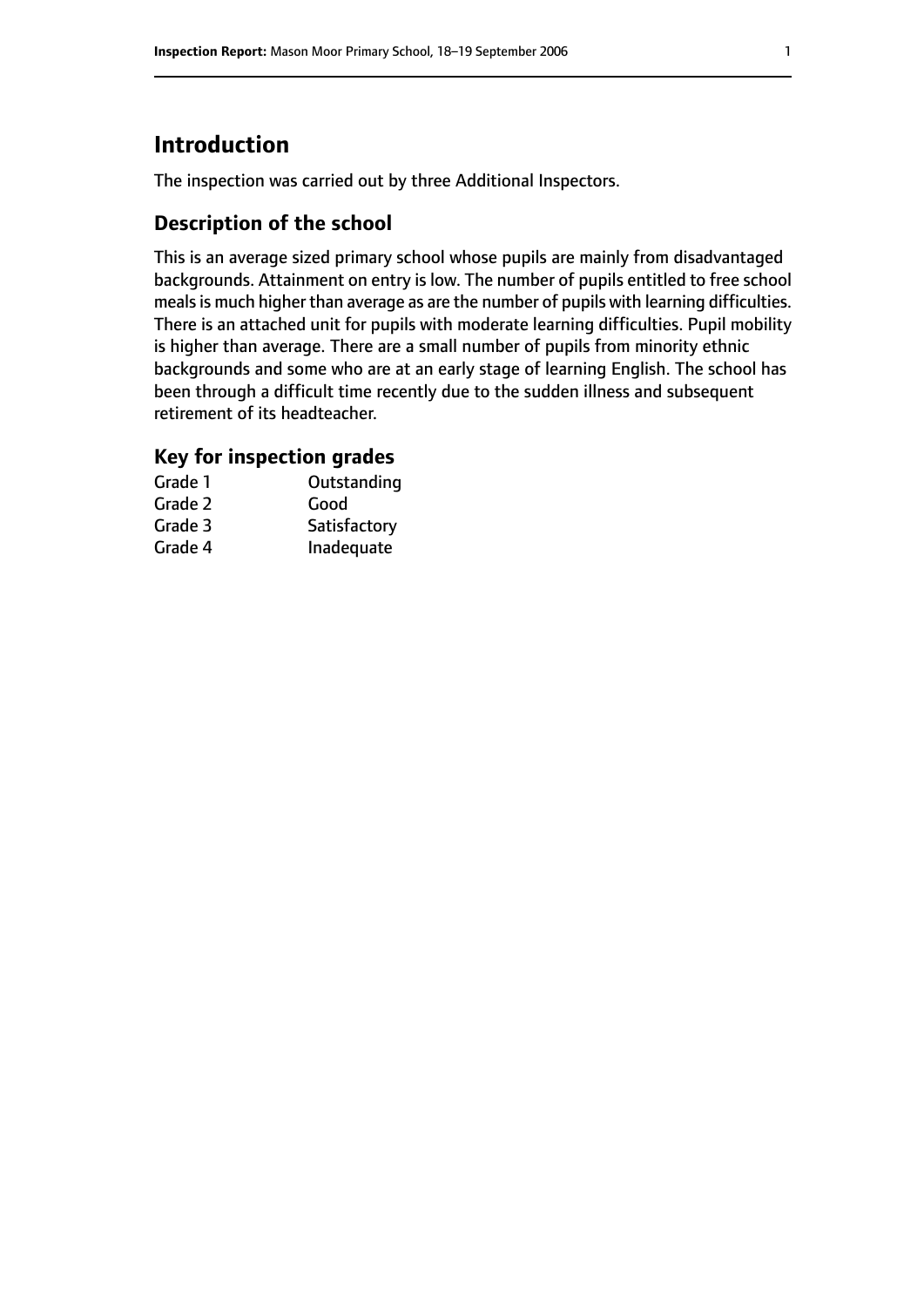# **Overall effectiveness of the school**

#### **Grade: 3**

This is a satisfactory and improving school with good potential for further improvement. The school has been through a difficult time recently however, the acting headteacher and her deputies have provided stability and continued development. The acting headteacher has given a strong lead in the school's drive to raise standards, promote inclusion and improve the quality of teaching.

Parents think that the school is well managed and are pleased that they are kept well informed.

Provision is good in the Foundation Stage and children achieve well across the areas of learning given their low starting points. Standards are improving at Key Stage1 so that they are close to the national average in reading, writing and mathematics. Pupil achievement is good. Although standards at the end of Key Stage 2 remain below average in English, mathematics and science, pupil achievement is accelerating and is close to satisfactory given their capabilities and starting points.

One of the reasons for the accelerated achievement is the better use of assessment to track pupils' progress. This is especially effective for providing immediate support for those pupils who are making limited improvement. This increased progress in recent times has gone a long way to addressing the backlog of underachievement. However, boys' achievement in writing remains unsatisfactory.

The school provides well for pupils with learning difficulties including those in the unit. Pupils enjoy coming to school and there is an effective school council which has supported the school well in its drive to improve attendance, which is currently unsatisfactory.

Teaching is satisfactory overall; it is good in the Foundation Stage and Key Stage 1. Very good support staff make an effective contribution to pupils' learning. There is a good range of clubs and visits to enhance the curriculum and increase pupil enjoyment. Care of pupils is good and they feel safe and well supported. Vulnerable pupils and their families are given very good guidance. Governors are very supportive. The school's effectiveness is satisfactory. Overall improvement since the last inspection is also satisfactory.

#### **What the school should do to improve further**

- Improve standards and achievement in English and mathematics at Key Stage 2 by improving the quality of teaching to ensure that all lessons are stimulating enough to fully engage pupils.
- Improve boys' achievement in writing by ensuring they have plenty of opportunities to write, especially about things that interest them.
- Improve attendance by ensuring all parents are clear about the impact that non-attendance has on their child's progress.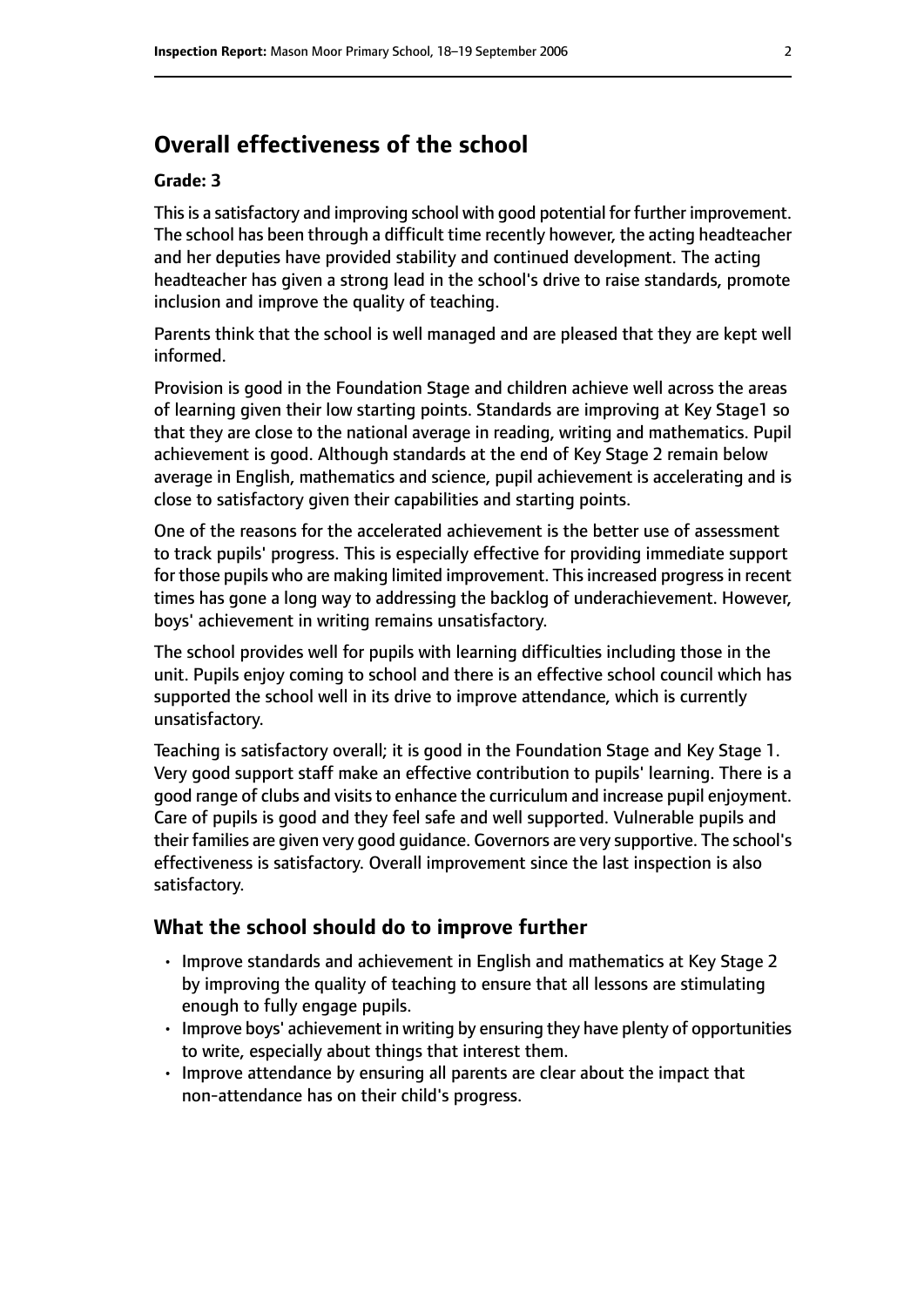# **Achievement and standards**

#### **Grade: 3**

Attainment on entry is low. Children make good progress in the Foundation Stage, especially in their personal, social and emotional development, due to good provision. However, children's attainment remains below the expected levels across most areas of learning on entry to Year 1. Standards across the school were low over a three year period up to 2005. Pupil achievement was below average.

In 2006, standards at the end of Year 2 showed significant improvement being broadly in line with the national average. This represents good achievement overall. There was also a slight improvement in standards at the end of Year 6, although they remain below average. However, achievement was close to satisfactory given pupils' capabilities and starting points. The main area of underachievement was in boys' writing and the school has a number of effective strategies already in place that address this well. The school has been dealing with a backlog of underachievement and has been given a great deal of support from the local authority. This coupled with the strenuous efforts of staff over time and the clear direction and rigour of the acting headteacher has almost eliminated it. The targets set for the current Year 6 are challenging but the school is implementing a range of strategies intended to ensure they are met.

Pupils with learning difficulties make good progress against the targets set in their individual education plans and the unit provides well for pupils with moderate learning difficulties ensuring they make good progress. Pupils with English as an additional language make similar progress to their peers.

# **Personal development and well-being**

#### **Grade: 3**

Pupils' personal development and well being are satisfactory. Attendance is below the national average but improving due to the school's efforts including the school council's suggestion of rewards for good attendance. Pupils have good attitudes to learning and clearly enjoy school. One said that "lessons are imaginative and fun". Behaviour is satisfactory and often good, although there is some deterioration after lunch. Good use is made of an achievement coach to help pupils with challenging behaviour. Although there are occasional instances of bullying, pupils feel they are dealt with promptly. Pupils feel safe in school and know there are adults who will help them. They know about healthy eating through involvement in the 'sticky fingers' club where they prepare and eat healthy food.

Pupils' overall spiritual, moral, social and cultural development is satisfactory. However, through the good emphasis placed on respect for their own and others feelings, the school promotes pupils' moral and social development well. An example of this was the good lesson where pupils discussed the effect that negative and positive comments had on their self-esteem. The school's caring ethos helps pupils to develop concern for others and they learn about other cultures in lessons.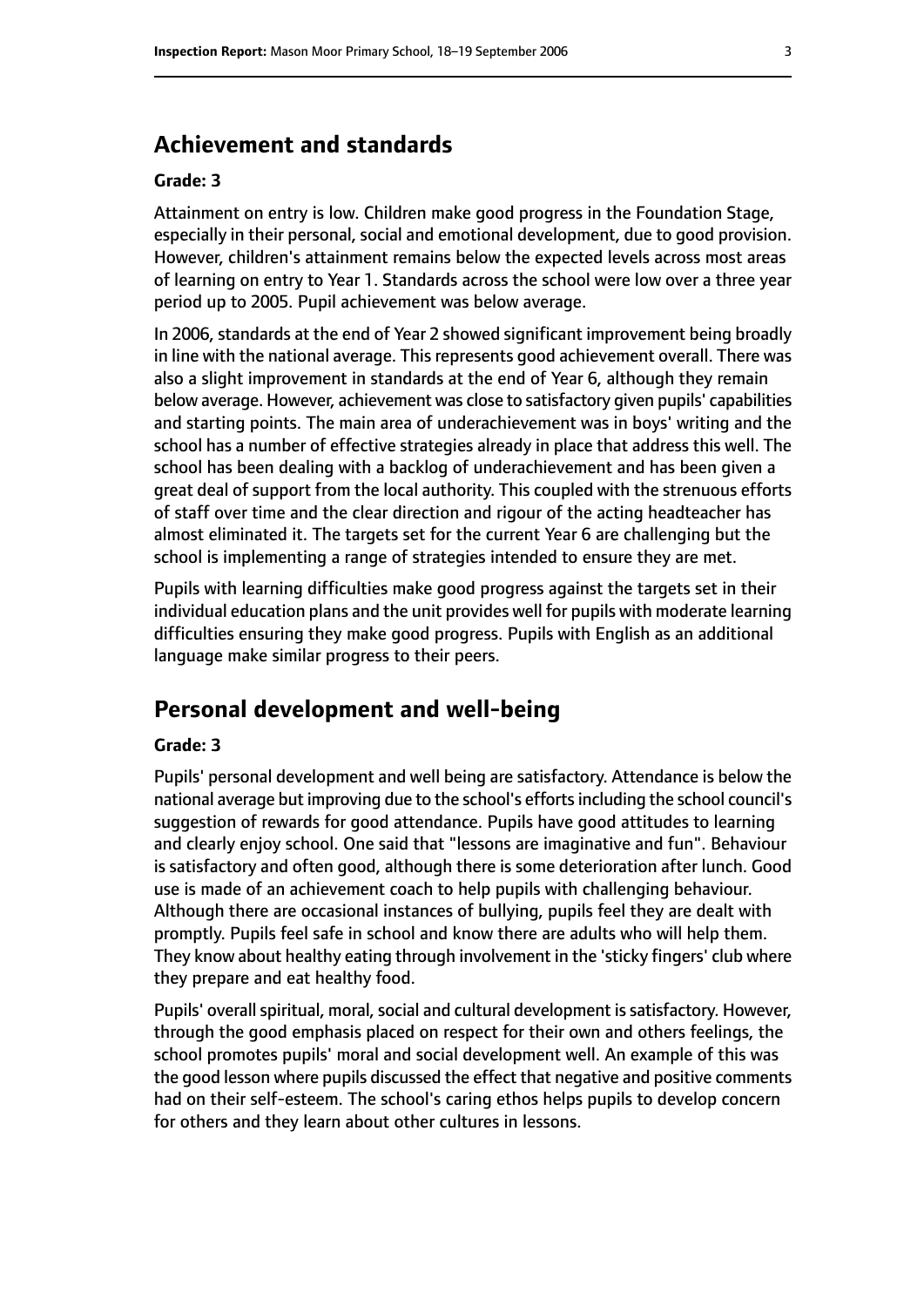Pupils assume responsibilities willingly and work well with others, for example, through the School Council. Links with the community such as the police and local football clubs prepares pupils well for later life.

# **Quality of provision**

#### **Teaching and learning**

#### **Grade: 3**

Teaching and learning are good in the Foundation Stage and Key Stage 1, and satisfactory in Key Stage 2. Recent rigorous monitoring of teaching has led to improvements ensuring that there is now no unsatisfactory teaching in the school. Across the school, very good teaching assistants effectively contribute to pupils' learning. Additionally, group and paired work is helping pupils to work collaboratively. In Reception, the good range of relevant and often exciting activities and very good relationships ensure children are engaged in their learning. An outstanding lesson in Year 2 was typical of the very good attention given to pupils' individual needs and challenging work that stimulates and engages pupils in their learning in Key Stage 1.

In Key Stage 2, all lessons are well planned, relationships are good and a variety of approaches and resources are used. In the good lessons, work is challenging and there is a good pace that fully involves pupils in their learning. However, sometimes lessons are not well matched to pupils' needs and some lose interest. Also, too much time is spent on teacher talk and there is not enough whole class involvement so pupils are not sufficiently stimulated or engaged. Assessment procedures are good in the classroom and teachers adjust their lesson planning when they find that individuals need more time or support - pupils contribute to this in Year 2 by using the thumbs up or down signal to evaluate their own learning.

#### **Curriculum and other activities**

#### **Grade: 3**

The curriculum is satisfactory. It is planned and organised to ensure continuity in pupils' learning and subjects such as history are used well to support progress in literacy. Pupils use lap tops in their classrooms twice weekly for lessons. The Foundation Stage curriculum is well planned and very relevant to the children's needs. The unit for pupils with moderate learning difficulties is particularly effective in ensuring that its pupils access the full range of activities in the school.

There is a good range of extra curricular opportunities, particularly in sport. The flourishing school garden indicates the success of the gardening club. There are some well- planned visits, which pupils enjoy. The good provision for personal social and health education, good links with other schools and clubs as well as the good range of additional curricular activities, support pupils' personal development well.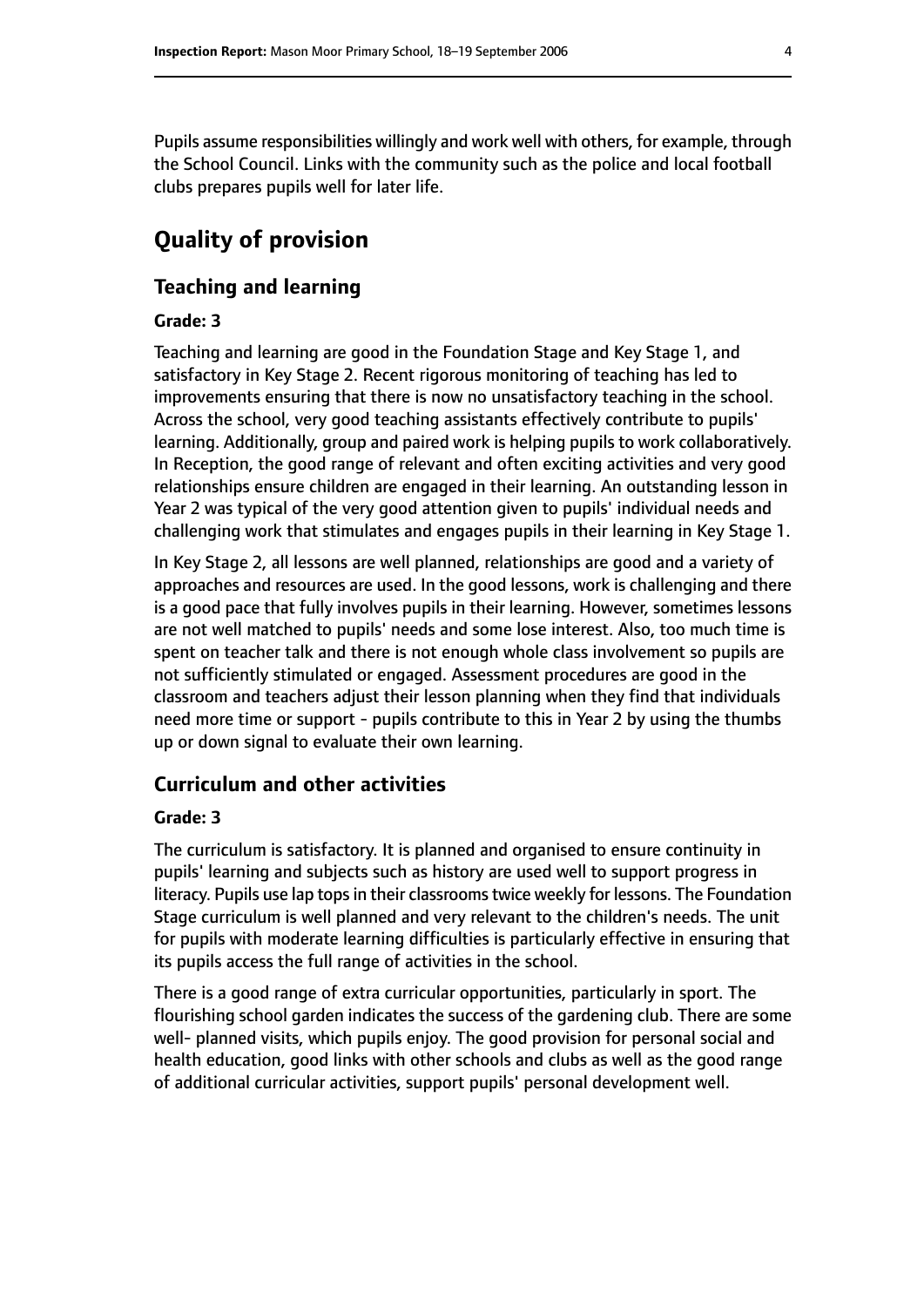#### **Care, guidance and support**

#### **Grade: 2**

The quality of care, guidance and support is good and pupils are learning in a safe and healthy environment. The school promotes healthy eating and pupils are given lots of opportunities to find out about healthy living through visitors promoting healthy eating and in science lessons. Younger children are very well cared for and settle into school well. Health and safety procedures and child protection measures are fully in place and the monitoring of behaviour and attendance is good. Pupils are well supervised at break and lunchtime. Vulnerable pupils and those with learning difficulties are cared for well and effective links with parents, partner schools and outside agencies are used to ensure their well-being. Parents say that their children settle into school well and enjoy it.

Assessment procedures are improving and the increased rigour in tracking and target setting is accelerating the progress of all pupils. This is especially effective for those who are making limited progress as they are immediately targeted for extra support. There are good systems to monitor how well reception children are doing and to ensure they are appropriately challenged.

#### **Leadership and management**

#### **Grade: 3**

Leadership and management are satisfactory overall. The acting headteacher is particularly effective in continuing to develop the work of the school through rigorously monitoring teaching and learning to secure improvement. This, alongside the increased focus on tracking pupils' progress and addressing underachievement, is raising standards. This has already improved the quality of teaching and ensured residual underachievement is being tackled.

The acting headteacher is supported well by the senior management team who are developing their roles so that they all have a clearer view of the strengths and weaknesses of the school as a whole. They have helped to identify the key areas for improvement and are fully involved in evaluating the effectiveness of actions. Subject leaders, although satisfactory overall, are also taking greater responsibility for standards and provision in their subjects. New subject leaders are enthusiastic about their roles and clear about what needs to be done.

Governors are passionate about the school and committed to supporting its continued development. They are fully involved through their committees and have a good understanding of the financial implications of their decisions. However, they are less sure about standards over time and the resultant implications in terms of achievement. Parents are very supportive of the school and are kept fully informed.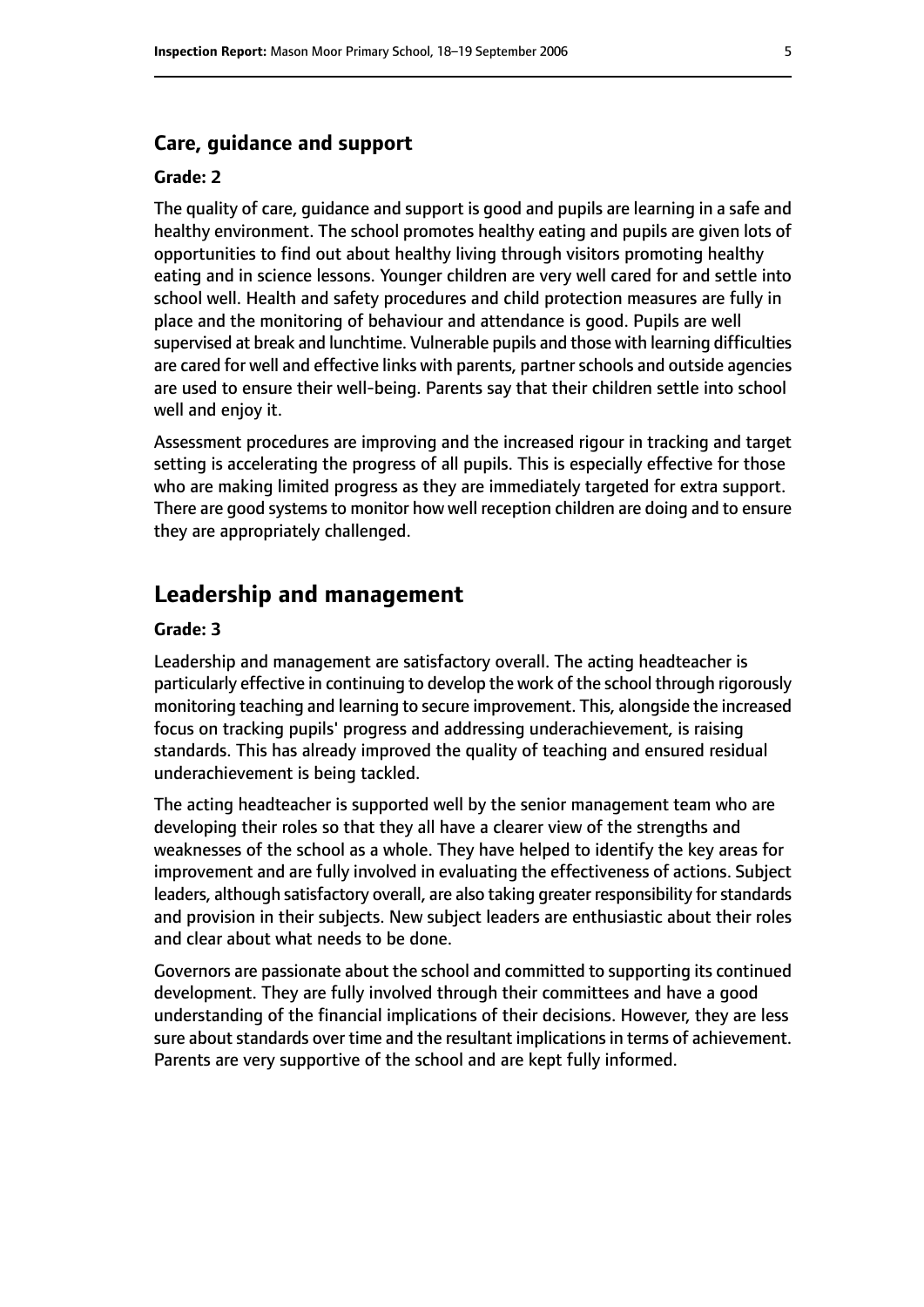**Any complaints about the inspection or the report should be made following the procedures set out inthe guidance 'Complaints about school inspection', whichis available from Ofsted's website: www.ofsted.gov.uk.**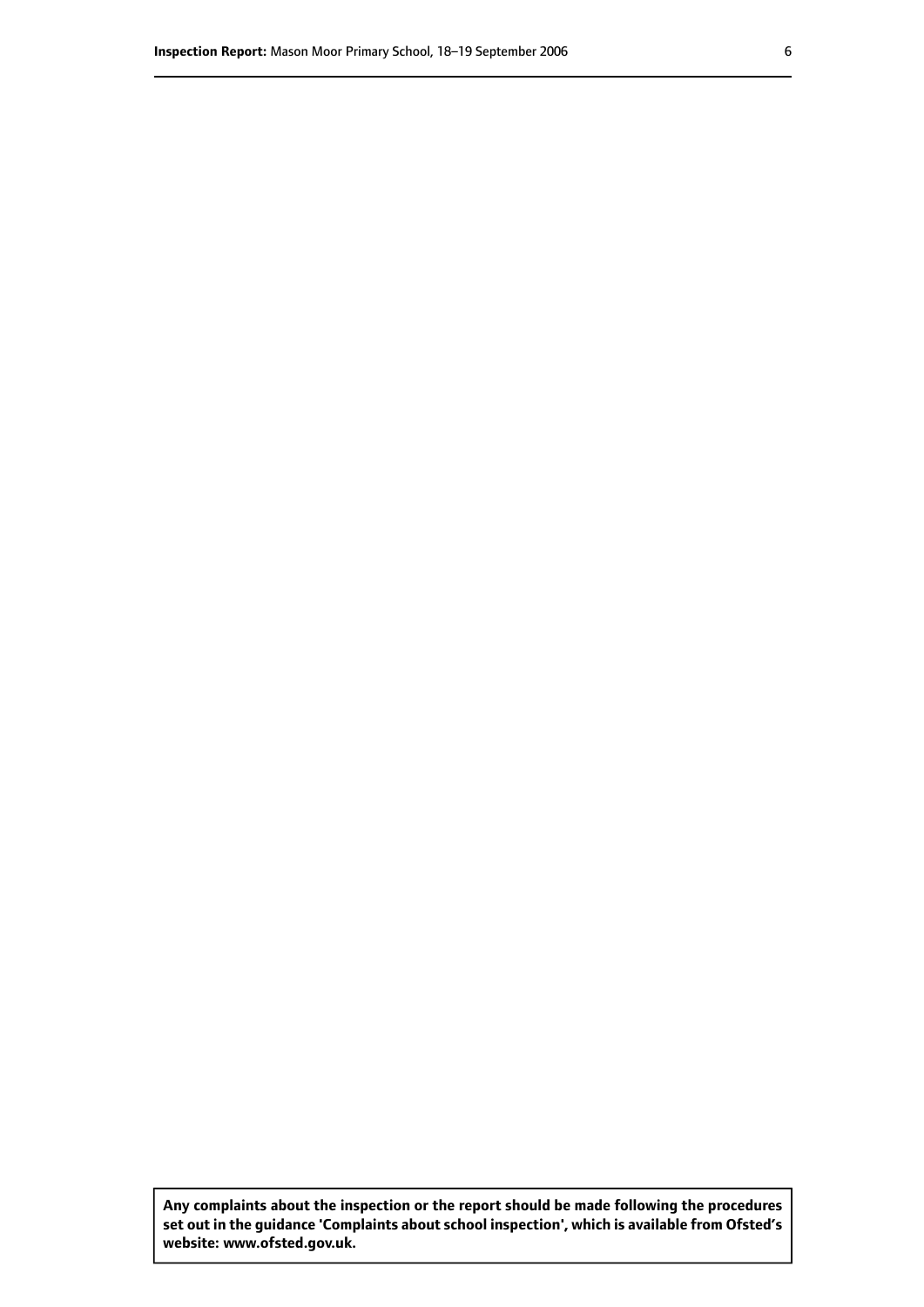# **Inspection judgements**

| Key to judgements: grade 1 is outstanding, grade 2 good, grade 3 satisfactory, and grade 4 | <b>School</b>  |
|--------------------------------------------------------------------------------------------|----------------|
| inadeauate                                                                                 | <b>Overall</b> |

# **Overall effectiveness**

| How effective, efficient and inclusive is the provision of education, integrated<br>care and any extended services in meeting the needs of learners? |     |
|------------------------------------------------------------------------------------------------------------------------------------------------------|-----|
| How well does the school work in partnership with others to promote learners'<br>well-being?                                                         |     |
| The quality and standards in the Foundation Stage                                                                                                    |     |
| The effectiveness of the school's self-evaluation                                                                                                    |     |
| The capacity to make any necessary improvements                                                                                                      |     |
| Effective steps have been taken to promote improvement since the last<br>inspection                                                                  | Yes |

## **Achievement and standards**

| How well do learners achieve?                                                                               |  |
|-------------------------------------------------------------------------------------------------------------|--|
| The standards <sup>1</sup> reached by learners                                                              |  |
| How well learners make progress, taking account of any significant variations between<br>groups of learners |  |
| How well learners with learning difficulties and disabilities make progress                                 |  |

# **Personal development and well-being**

| How good is the overall personal development and well-being of the<br>learners?                                  |  |
|------------------------------------------------------------------------------------------------------------------|--|
| The extent of learners' spiritual, moral, social and cultural development                                        |  |
| The behaviour of learners                                                                                        |  |
| The attendance of learners                                                                                       |  |
| How well learners enjoy their education                                                                          |  |
| The extent to which learners adopt safe practices                                                                |  |
| The extent to which learners adopt healthy lifestyles                                                            |  |
| The extent to which learners make a positive contribution to the community                                       |  |
| How well learners develop workplace and other skills that will contribute to<br>their future economic well-being |  |

# **The quality of provision**

| $\Box$ How effective are teaching and learning in meeting the full range of the $\Box$<br>  learners' needs?        |  |
|---------------------------------------------------------------------------------------------------------------------|--|
| $\mid$ How well do the curriculum and other activities meet the range of needs<br>$\mid$ and interests of learners? |  |
| How well are learners cared for, guided and supported?                                                              |  |

 $^1$  Grade 1 - Exceptionally and consistently high; Grade 2 - Generally above average with none significantly below average; Grade 3 - Broadly average to below average; Grade 4 - Exceptionally low.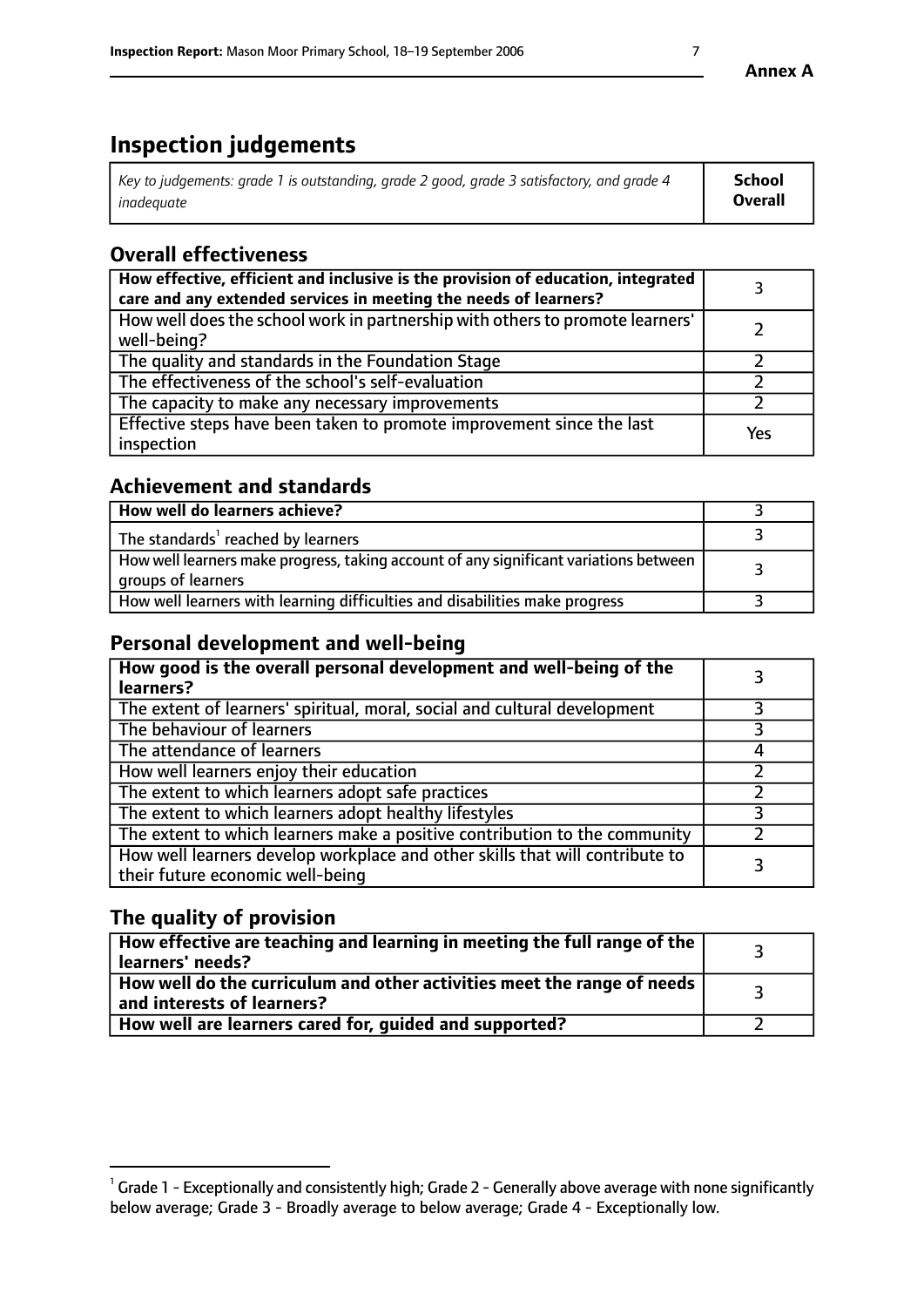# **Leadership and management**

| How effective are leadership and management in raising achievement<br>and supporting all learners?                                              |           |
|-------------------------------------------------------------------------------------------------------------------------------------------------|-----------|
| How effectively leaders and managers at all levels set clear direction leading<br>to improvement and promote high quality of care and education |           |
| How effectively performance is monitored, evaluated and improved to meet<br>challenging targets                                                 |           |
| How well equality of opportunity is promoted and discrimination tackled so<br>that all learners achieve as well as they can                     |           |
| How effectively and efficiently resources, including staff, are deployed to<br>achieve value for money                                          | З         |
| The extent to which governors and other supervisory boards discharge their<br>responsibilities                                                  | 3         |
| Do procedures for safequarding learners meet current government<br>requirements?                                                                | Yes       |
| Does this school require special measures?                                                                                                      | No        |
| Does this school require a notice to improve?                                                                                                   | <b>No</b> |